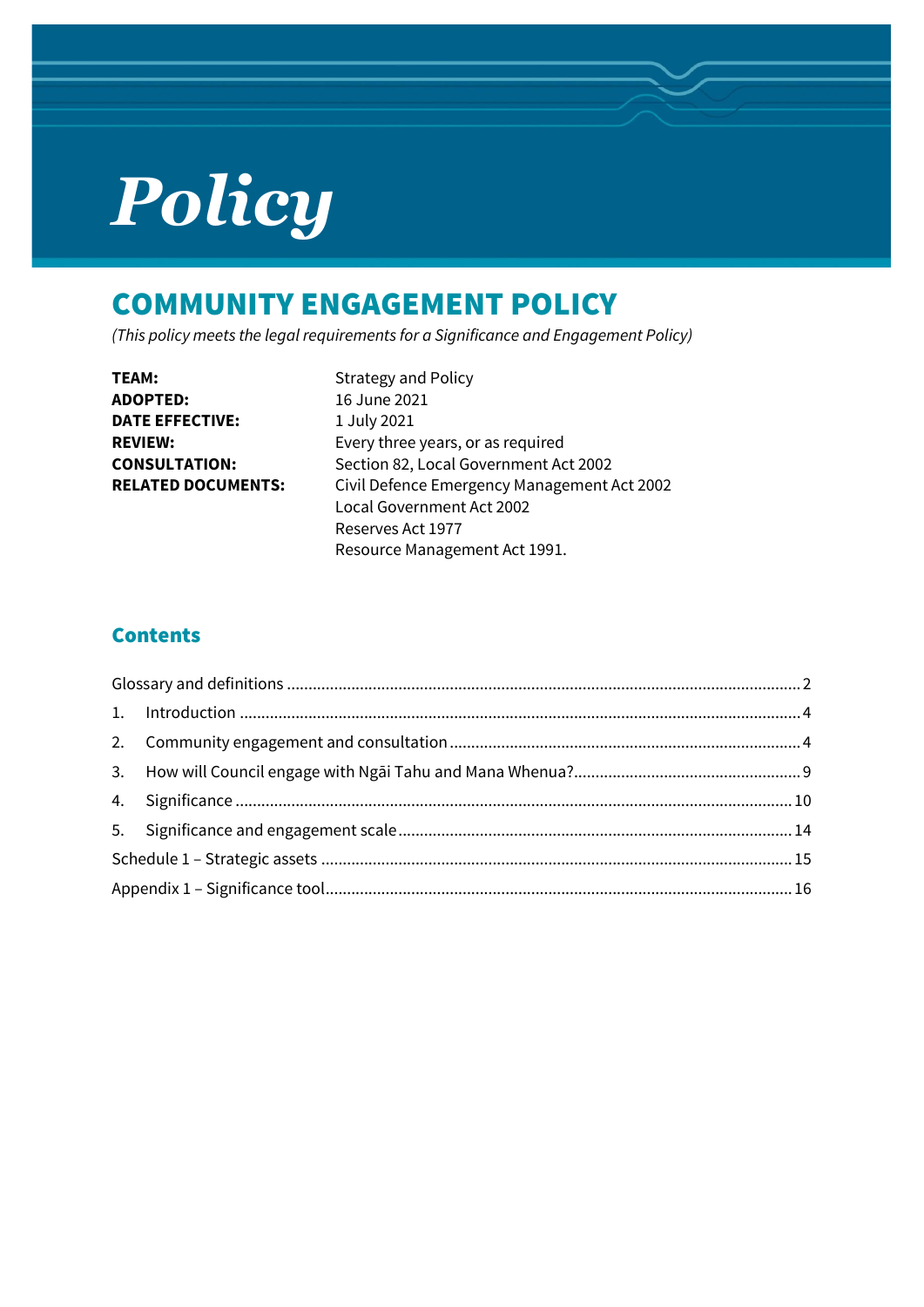## <span id="page-1-0"></span>Glossary and definitions

**Arowhenua** are mana whenua of Ashburton District.

**Community engagement** is any process of involving the community in Council decisions. This will involve providing and seeking information to inform and assist decision making.

**Consultation** is one form of community engagement. Consultation can involve the exchange of information or views between decision-makers and those affected/interested before a decision is made.

**Council** means Ashburton District Council.

**Engagement Scale** is a scale based on the International Association for Public Participation (IAP2) principles of public participation that sets out different types of engagement Council may utilise. This scale is described in section 5.

**Kaitiaki** means a guardian, steward or keeper.

**Kaitiakitanga** means guardianship or stewardship.

**Mana whenua** means a tribe who has the right to manage a particular area of land.

**Mātauranga** is Māori knowledge or wisdom.

**Significance** has the meaning described in s.5 of the Local Government Act 2002 (LGA).

#### *Explanatory Note*

Section 5 of the LGA describes '*significance*' as:

in relation to any issue, proposal, decision, or other matter that concerns or is before a local authority, means the degree of importance of the issue, proposal, decision, or matter, as assessed by the local authority, in terms of its likely impact on, and likely consequences for,—

(a) the current and future social, economic, environmental, or cultural well-being of the district or region:

(b) any persons who are likely to be particularly affected by, or interested in, the issue, proposal, decision, or matter:

(c) the capacity of the local authority to perform its role, and the financial and other costs of doing so

**Significance Scale** is a scale that identifies the point where an issue may be considered 'significant'. This scale is shown in section 5.

**Significance Tool** is a tool that Council officers can use to determine the level of significance for an issue. This tool is described in Appendix 1.

**Significant** has the meaning described in s.5 of the LGA.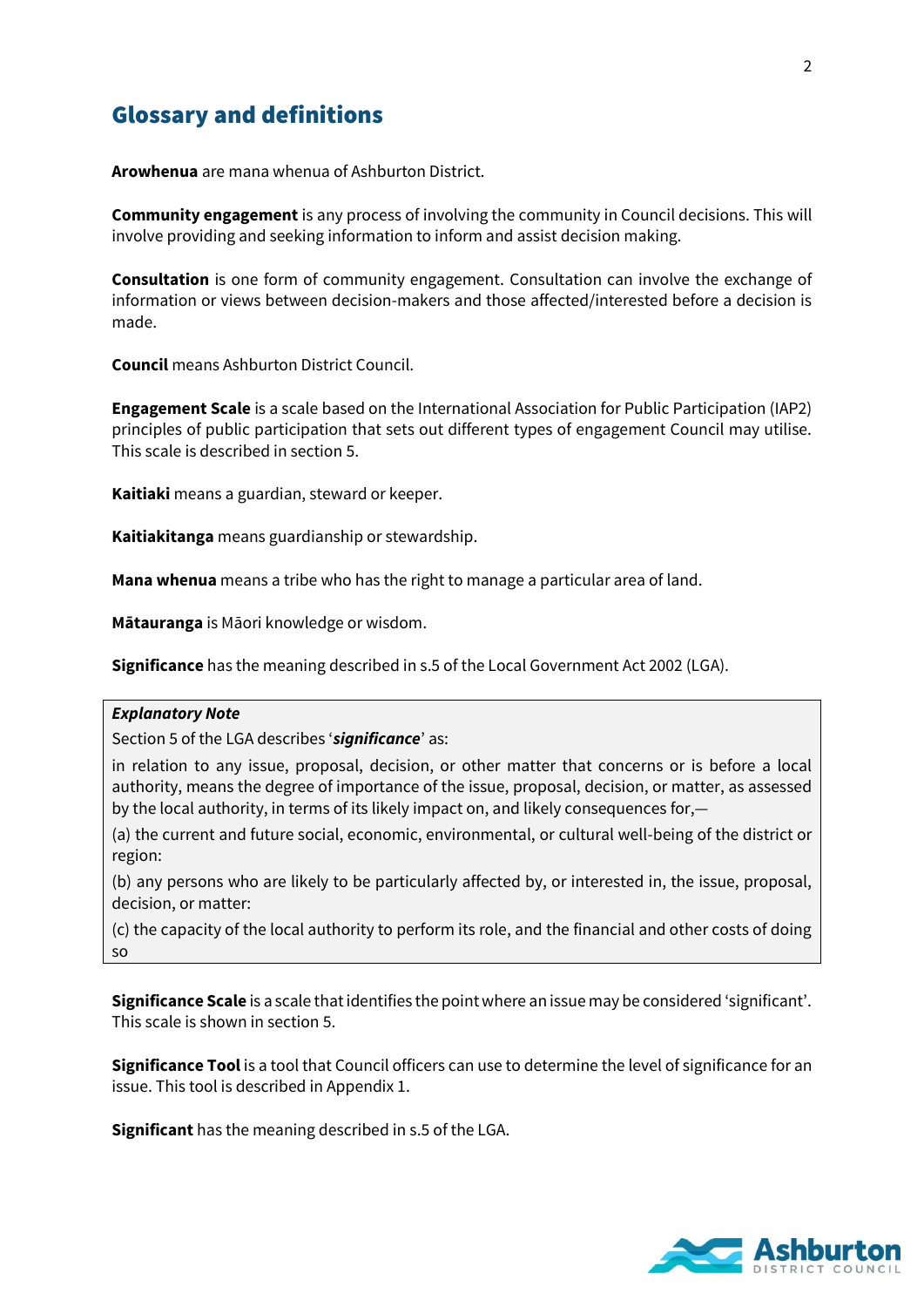#### *Explanatory Note*

Section 5 of the LGA describes '*significant*' as:

in relation to any issue, proposal, decision, or other matter, means that the issue, proposal, decision, or other matter has a high degree of significance.

**Strategic Asset** has the meaning described in s.5 of the LGA.

#### *Explanatory Note*

Section 5 of the LGA describes a '*strategic asset*' as:

an asset or group of assets that the local authority needs to retain if the local authority is to maintain the local authority's capacity to achieve or promote any outcome that the local authority determines to be important to the current or future well-being of the community; and includes—

(a) any asset or group of assets listed in accordance with s.76AA(3) by the local authority; and

(b) any land or building owned by the local authority and required to maintain the local authority's capacity to provide affordable housing as part of its social policy; and

(c) any equity securities held by the local authority in—

(i) a port company within the meaning of the Port Companies Act 1988:

(ii) an airport company within the meaning of the Airport Authorities Act 1966

**Rohe** is a boundary, for example a district or a region.

**Rūnanga** is an iwi authority or council.

**Tangata whenua** are local people, hosts or indigenous people – people born of the whenua (Māori).

**Taonga** means something that is treasured or something that is culturally valuable. Taonga can be an object, resource, phenomenon, idea or technique.

**Te Tiriti (o Waitangi)** is the Treaty of Waitangi.

**Wāhi tapu** is a sacred place or site, for example a burial ground or a battle site where sacred objects were placed.

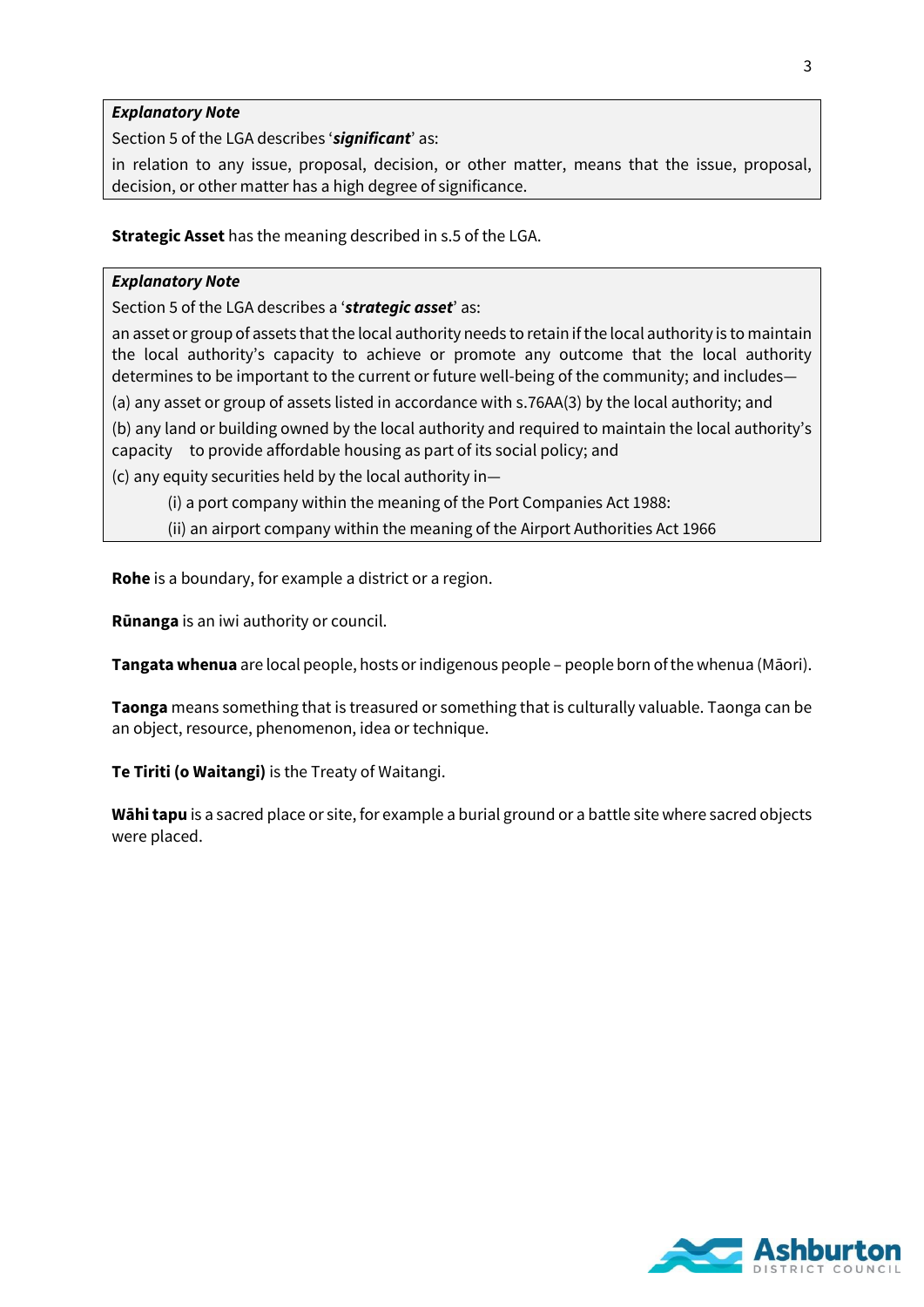# <span id="page-3-0"></span>1. Introduction

#### 1.1. Why do we have this policy?

- To help Council make well-informed decisions by having the right conversations, with the right people, about the right issues at the right time;
- to provide clarity around how and when Council will engage with communities;
- to support and promote community involvement in decision-making;
- to build positive relationships with all interested and affected parties, including but not limited to, Ngāi Tahu, stakeholders and the wider community;
- to encourage co-operation, respect and understanding of other points of view;
- to provide clarity about what significance is and how it affects the way we engage with the community;
- to establish a process for determining how significant a decision is and the corresponding level of resource required;
- to ensure that Council meets its legal duties under s.76AA of the LGA to adopt a significance and engagement policy; and
- to identify what Council deems to be 'significant assets'.

## <span id="page-3-1"></span>2. Community engagement and consultation

#### 2.1. What do we mean by community?

A community can be defined in many ways. For example, a community can be people within a geographical area (e.g. Tinwald), people with the same interests (e.g. sports groups), people of a particular ethnicity (e.g. Ngai Tahu or other communities), or people of the same economic sector (e.g. construction).

In order to identify the communities to best engage with, it is important to look through the lens of the issue or issues being considered.

Our aim is to continue to enjoy a strong appreciation of groups that we have a good relationship with; and to grow better relationships with groups that we don't know so well.

#### 2.2. What do we mean by engagement?

Engagement provides an opportunity for the community to present their views on a Council issue, decision or proposal. The aim is to talk with the right people at the right time about the right issues, for the right reasons. The community views expressed through an engagement process will be considered and discussed, along with other information, when decisions are made.

Engagement may not result in consensus between the community and Council. It should allow for an exchange and examination of information and views between the community and decisionmakers, before a decision is made. Engagement ensures that decisions are informed and improved by the community's involvement. It will often be necessary to provide the community with access to information to enable them to bring an informed viewpoint. It will always be necessary for Council to keep an open mind for the different perspectives the community can bring.

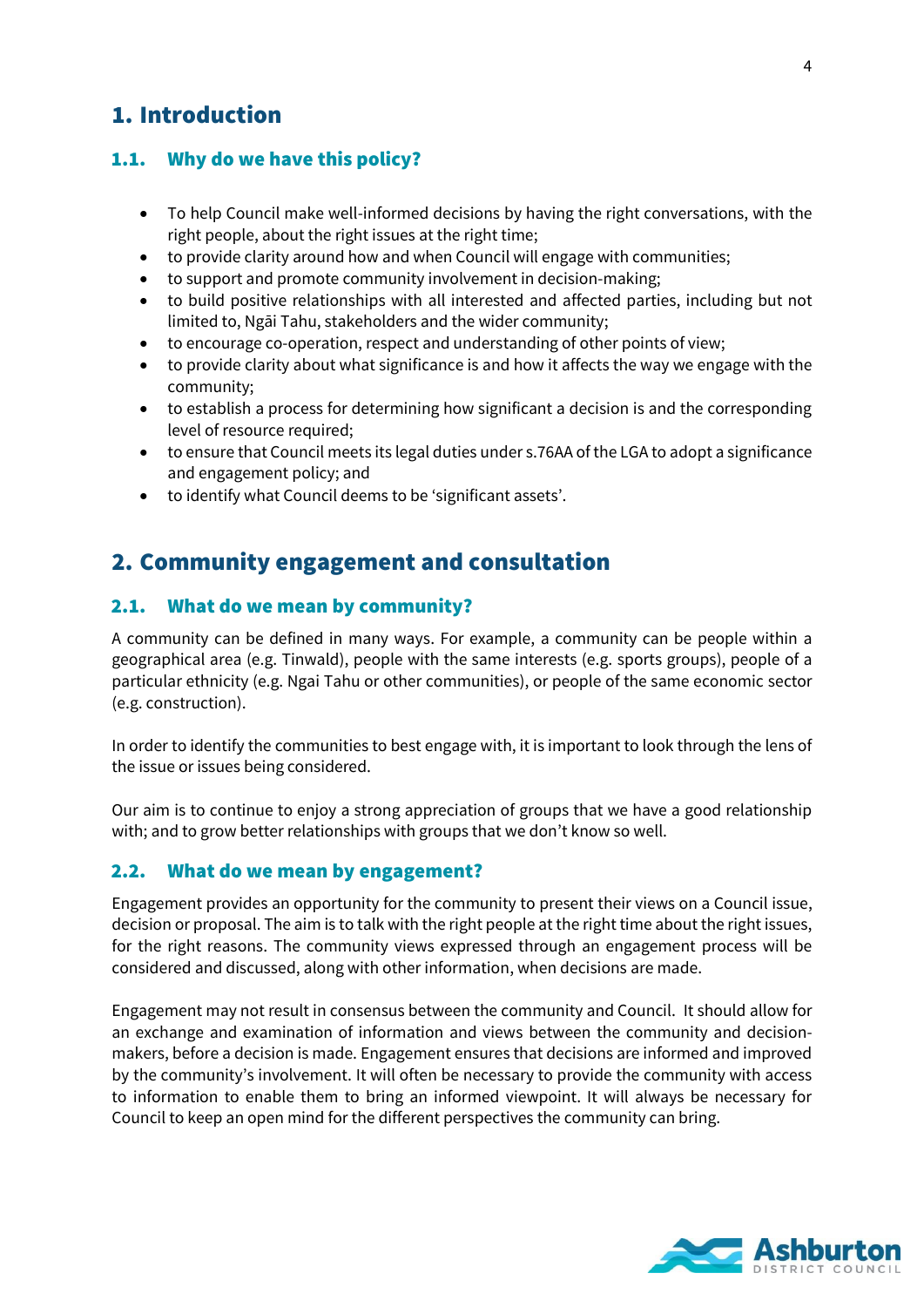#### 2.3. When will Council engage?

Council will engage when any or all of the following apply:

- a matter is deemed significant (as explained in section 4);
- we need community input to ensure we make the right decision for the community;
- we want to build and maintain relationships; and/or
- when there is a statutory requirement.

#### 2.4. When might Council not engage?

There is a time and financial cost required to explore options and obtain the views of the community. The level of engagement needs to be appropriate to the decision or action to be taken by Council. There will be rare occasions when a decision is so urgent that it is unreasonable to engage, or where the options are so limited that Council only has one reasonable and practicable option.

Examples of when we won't engage include:

- Organisational decisions that do not reduce level of service
- Emergency management activities during a state of emergency
- Decisions which are:
	- o Urgent (managing an urgent issue)
	- o Commercially sensitive
	- o Made under approved policies
	- o Made by delegation/sub-delegation to officers
	- o Related to regulatory and enforcement activities
	- Decisions where public consultation would cause a privacy breach
- Decisions to act where it is necessary to:
	- o Comply with the law;
	- o Save or protect life, health or amenity;
	- o Prevent serious damage to property;
	- o Avoid, remedy or mitigate an adverse effect on the environment.

#### 2.5. How will Council engage with the community?

Council will undertake engagement in a variety of ways, through multiple channels. Identifying the significance of a proposal or decision via the procedure laid out in section 4.4 of this policy helps Council to determine the type of engagement required. The method of engagement will be dependent on the type of conversation needed, the community who we are engaging with, the time and cost allowed for the engagement, and any legislative requirements.

The type of engagement should correspond with the level of significance of the decision or proposal. Council has developed an engagement scale to clearly set this out (see section 5).

#### 2.6. What is the Special Consultative Procedure?

The Special Consultative Procedure (SCP) is a formal consultation process that can be triggered when a decision is deemed significant. The LGA requires councils to use the SCP when:

- adopting and amending our Long-Term Plan;
- adopting and amending an Annual Plan (if it includes significant proposals not included in the Long-Term Plan);
- making, amending or revoking a bylaw of significant interest;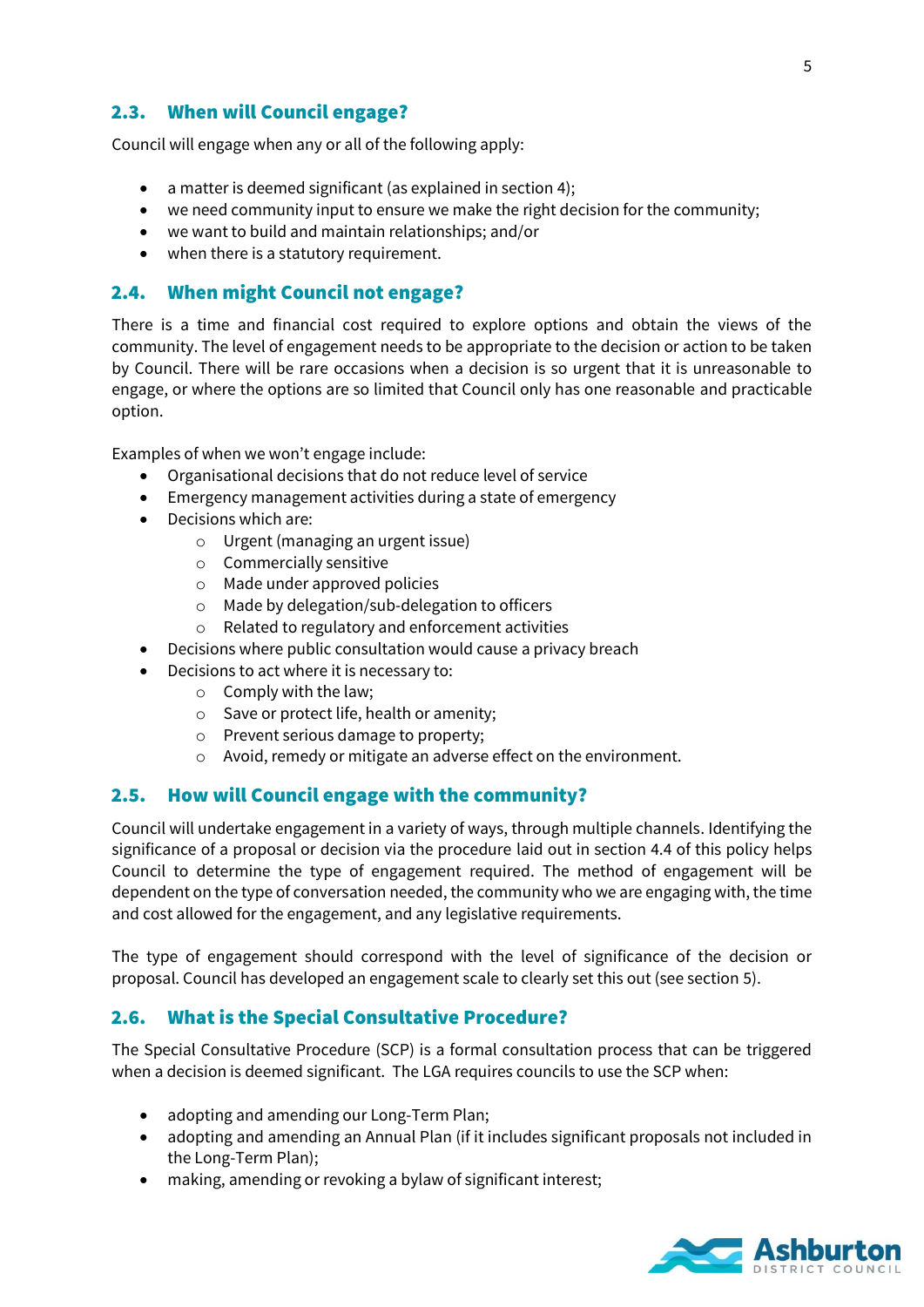- transferring ownership or control of a significant strategic asset;
- constructing, replacing or abandoning a strategic asset.

When using the Special Consultative Procedure, Council must develop a statement of proposal and summary and make it widely available, allow a minimum feedback period of one month, and hold a hearing to ensure the community is given the opportunity to present their view to elected members.

For more information on the SCP please refer to the Local Government Act 2002.

#### 2.7. What is section 82?

Section 82 of the LGA, refers to the principles of consultation. The Local Government Act 2002 requires Councils to consult in a manner that gives effect to s.82 when consulting on decisions to adopt certain policies or to make decisions on bylaws that are not considered significant enough to use the SCP. This allows Council to design a consultation process that is fit for purpose without initiating a full SCP.

Council must give effect to s.82 when adopting the following plans, policies or decisions, where the matters are not assessed to be significant:

- an annual plan
- a revenue and financing policy
- a policy on development contributions or financial contributions
- a policy on the remission and postponement of rates on Māori freehold land
- a rates remission policy
- a rates postponement policy
- prescribing fees
- making, amending or revoking bylaws
- allowing bylaws to continue without amendment

For more information on s.82, please refer to the LGA.

Council also notes that the LGA or other Acts may prescribe a minimum process for consultation that is not in proportion to the significance of the matter. Council may exceed, but cannot do less than the minimum.

#### 2.8. What is the difference between consultation and engagement?

Consultation is a form of engagement, and involves obtaining feedback on proposals. Council will use consultation for significant decisions (under the LGA), and can also decide to consult on a decision where it considers appropriate. There are times when we must consult with the community, even if it is not required, as a result of the significance assessment laid out in section 4.5.

Engagement is a broader and ongoing process of sharing information with the community and seeking its feedback in order to involve the community in the process of decision making.

Legislation requires councils to consult and engage with communities on particular matters. Many Council decisions will be made through consultation and decision making procedures that are required by legislation. Key legislation includes (but is not limited to) the Local Government Act 2002, the Resource Management Act 1991, the Reserves Act 1977, and the Civil Defence Emergency Act 2002. We will consult when there is a legal requirement, even if there is no other reason.

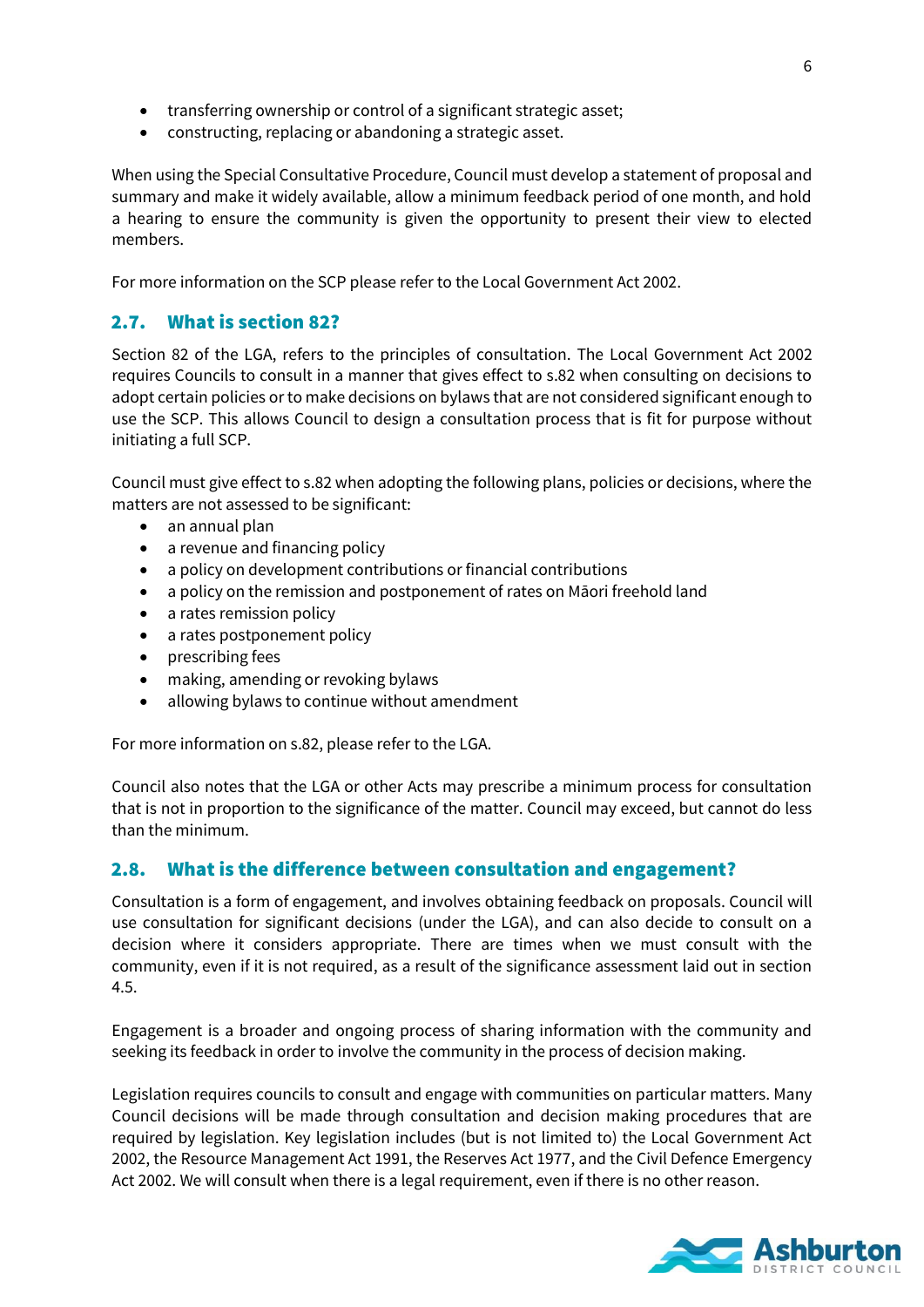#### 2.9. What is pre-engagement?

Pre-engagement is another form of engagement that Council may sometimes use before a proposal is prepared. It is a way of engaging with the community before a plan or proposal is written, to ensure that our approach is consistent with the community's priorities. Pre-engagement can be in the form of a survey, an informal conversation with affected stakeholders, or with the whole community. There will generally be a formal engagement process undertaken after the plan or policy has been drafted.

One example of pre-engagement is the survey that we usually undertake before preparing the Long-Term Plan, to make sure that we understand what activities the community would like us to focus on.

#### 2.10. How will Council engage with diverse communities?

Social inclusion enriches the economic, social and civic wellbeing of everyone, and we recognise that it is important all people feel encouraged and welcome to participate in community engagement. Because of this, Council will ensure that all groups within the district are made aware of engagement opportunities.

Diversity is about what makes each person unique. This can be along the dimensions of race, ethnicity, gender, socio-economic status, age, physical abilities, religious beliefs and other factors. Because of our growing diversity, we need to constantly improve the ways we engage with our different communities. There may be times where specific engagement processes will be appropriate to recognise and enable different groups within the community to participate in engagement.

Although diversity can mean many different things, it is important to note the likelihood that Ashburton is more ethnically diverse now than at any time in its past. We are an accredited Welcoming Community and our ethnic and cultural diversity is continually growing.

Council will consider how to meet the needs of our communities in respect of language, accessibility and cultural expectations. Council will also ensure that multiple tools are used for engagement, in order to include those who speak English as a second language, as well as those with specific requirements and/or visual, hearing or literacy impairments.

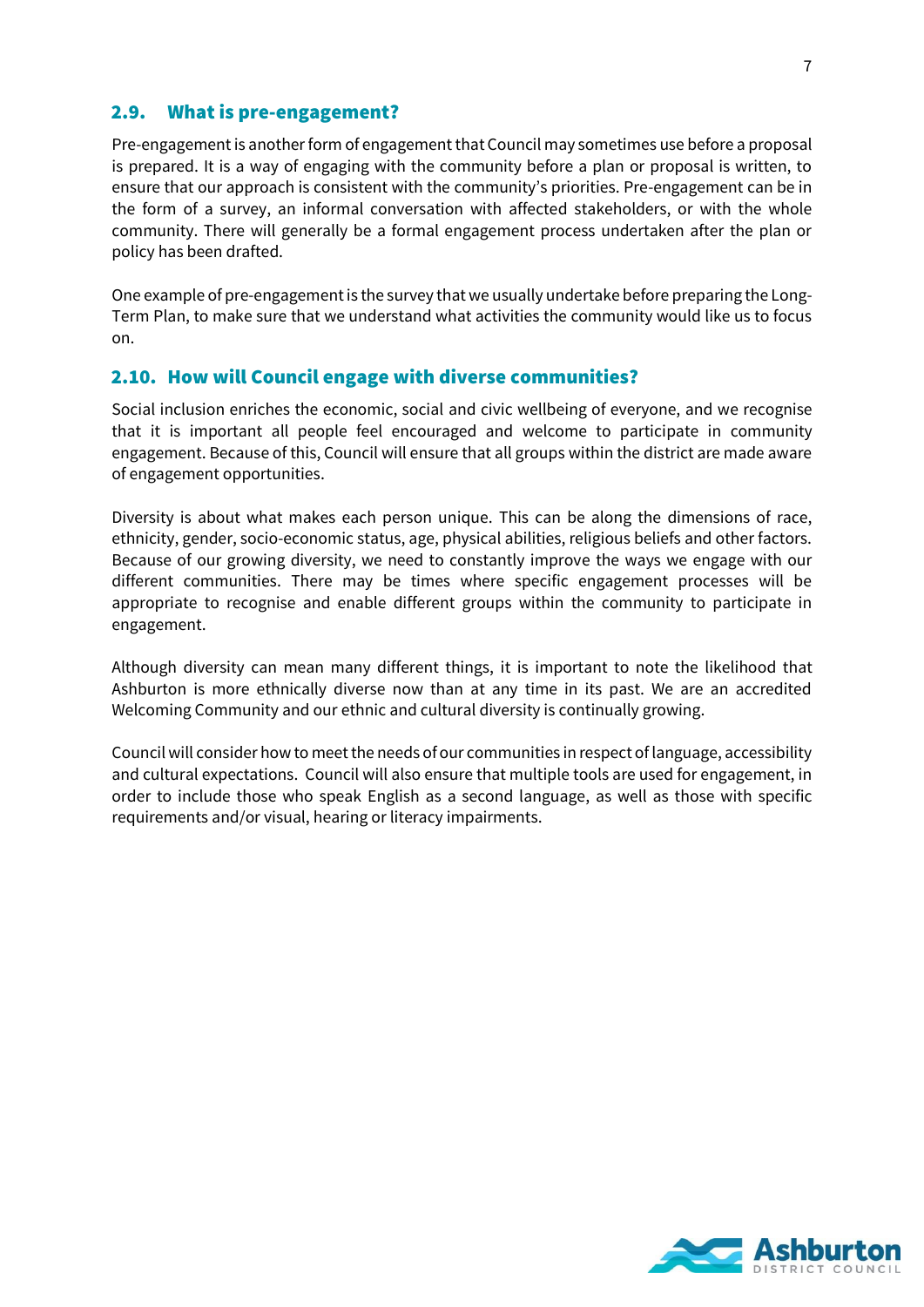

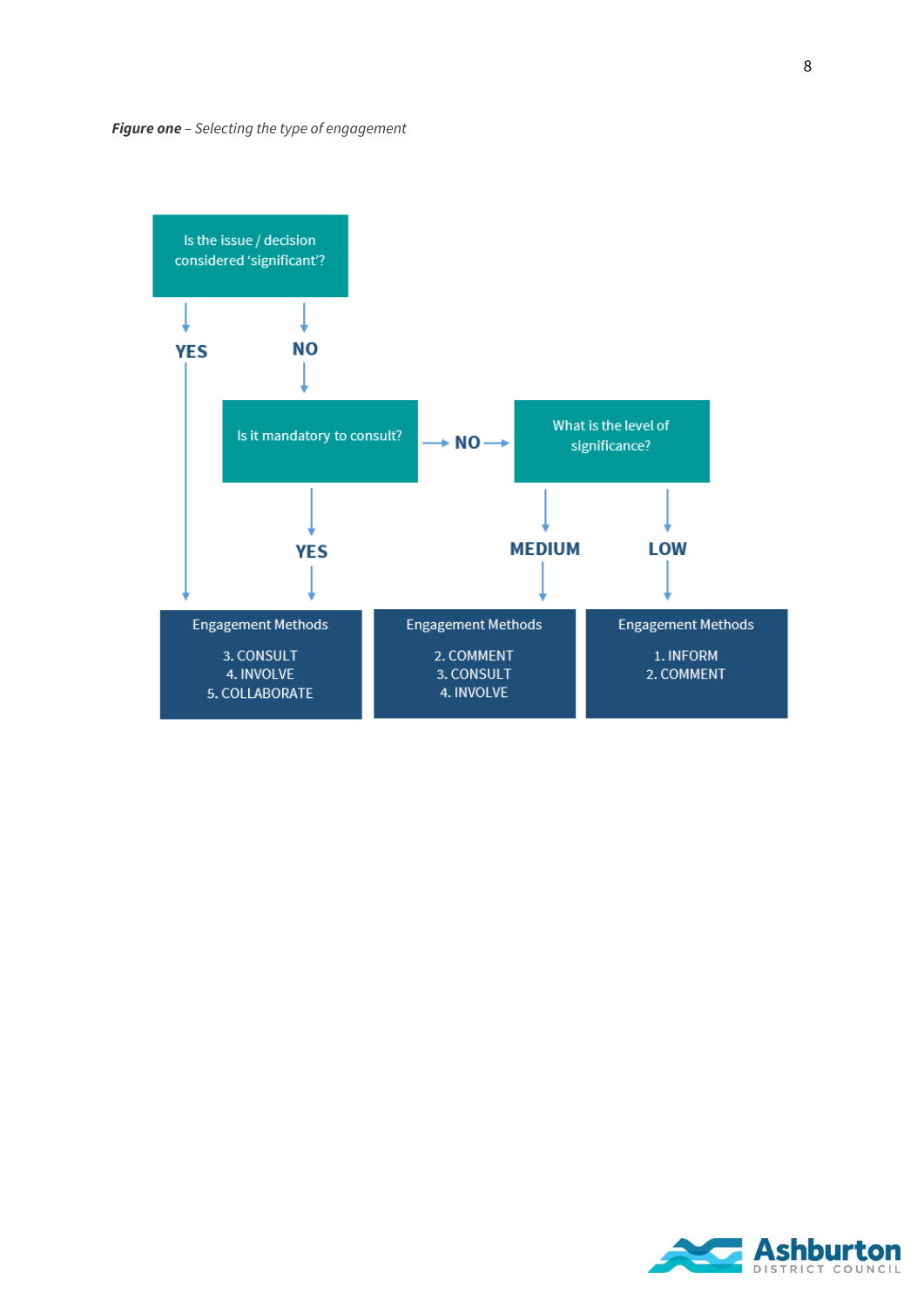## <span id="page-8-0"></span>3. How will Council engage with Ngāi Tahu and Mana Whenua?

He honoka motuhake tō te iwi o Kāi Tahu ki te Kaunihera hei haumi i ruka i Te Tiriti o Waitangi me ōhona whakaturetaka. E oati nei te Kaunihera ki te whakatinana i ā mātou kaweka i raro i Te Tiriti me ōhona whakaturetaka, kia whai take anō te mahi tahi hai paika mō te Māori.

Kairoto i Te Ture Kāwanatanga ā-Rohe 2002 kā mātāpono me kā hereka mā kā kāwanataka ārohe e aro ana ki te whakatinana ki te whakaute hoki i te haepapa ki te Karauna ki te whaiwhakaaro ki kā mātāpono o Te Tiriti o Waitangi, ki te tiaki, ki te whakapakari anō i kā āheitaka e whai wāhi ai te Māori ki kā tukaka whakatau whakaaro. Ahakoa ko te aroka matua o te Ture Kāwanatanga ā-Rohe ko te iwi Māori whānui, kai te takiwā o Waitaha, ko Kāi Tahu ake te takata whenua. Kai te noho te takiwā o Hakatere i te rohe o ēnei papatipu rūnaka o Kāi Tahu – Te Rūnanga o Arowhenua, ko Te Ngāi Tūāhuriri Rūnanga, ko Te Taumutu Rūnanga anō hoki.

Hai āpititaka ki kā hereka i raro i Te Ture Kāwanatanga ā-Rohe, kai roto i Te Ture Whakatau Kerēme a Ngāi Tahu 1998 he whakapūmautaka o tō Kāi Tahu āheika ki te whakatinana i ōhona honoka tuku iho hai kaitiaki o te taiao.

I raro i Te Ture mō te Whakahaere Rawa 1991 (RMA) ka whai takeka a Kāi Tahu ki kā wāhi tīpuna, kā wai, kā wāhi tapu, kā tipu me kā kararehe, kā taoka atu anō, ka noho aua pāka hai take whakahirahira ki te motu. E tohu hoki ana te RMA kia whai whakaaro nui te Kaunihera ki te kaitiakitaka, ki kā mahere ā-iwi mō te whakahaere taiao, arā ki kā mātāpono o Te Tiriti. Ka aro hoki te RMA ki tā te Māori whai takeka ki kā rawa ōkiko, ki kā rawa taiao, nā, he whakariteka motuhake mō te kōrero tahi me te mahi tahi ki te takata whenua.

Ngāi Tahu has a unique relationship with Council as partners through Te Tiriti o Waitangi (the Treaty of Waitangi) and supporting legislation. Council is committed to meeting our obligations under Te Tiriti and other legislation, and ensuring that engagement is meaningful and leads to positive outcomes for Māori.

The Local Government Act 2002 provides principles and requirements for local authorities that intends to recognise and respect the Crown's responsibility to take appropriate account of the principles of the Treaty of Waitangi, and to maintain and improve opportunities for Māori to participate in decision-making processes. While the LGA relates to all Māori, it is recognized that within the Canterbury region, Ngāi Tahu are the tangata whenua. Ashburton District falls within the rohe of Ngāi Tahu papatipu rūnanga – Te Rūnanga o Arowhenua, Te Ngāi Tūāhuriri Rūnanga and Te Taumutu Rūnanga.

In addition to the Local Government Act obligations, the Ngāi Tahu Claims Settlement Act 1998 includes confirmation of the ability for Ngāi Tahu to express its traditional kaitiaki relationship with the environment.

The Resource Management Act 1991 (RMA) recognises Ngāi Tahu interests in ancestral lands, water sites, wāhi tapu, flora and fauna, and other taonga as matters of national importance. The RMA also requires the Council to have particular regard to kaitiakitanga and iwi environmental management plans and to take into account the principles of Te Tiriti. The RMA further recognises Māori interests in natural and physical resources, and contains specific requirements for consulting and working with tangata whenua.

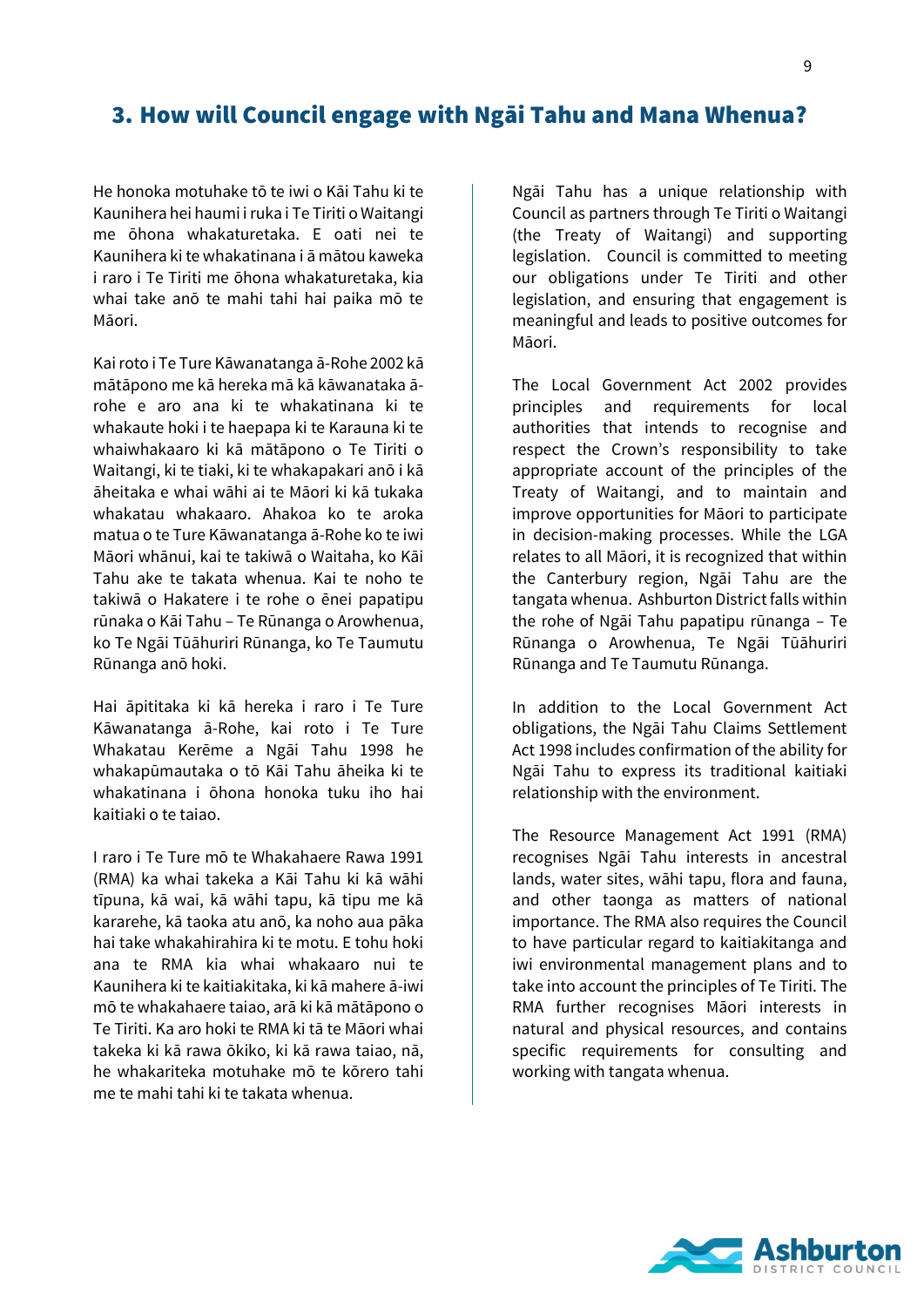Council recognises Aoraki Environmental Consultancy (AEC) as the assigned organisation for Arowhenua Rūnanga, for matters relating to the natural environment. Council will engage with AEC in the first instance.

On matters of social wellbeing, the Council also engages with the Hakatere Marae Komiti which is the governing organisation for the maata waka marae located north of the Ashburton town.

Council is committed to having a successful and enduring partnership with Mana Whenua as we know that it is important to seek the expertise and wisdom of those with inherited kaitiaki responsibilities and mātauranga.

# <span id="page-9-0"></span>4. Significance

#### 4.1. What do we mean by significance?

Significance is a measure of how important a decision is for the community.

As shown by figure two, *significance* for any decision will be a point on a scale from very low significance to very high significance. *Significant* is any matter at or beyond a point on the scale where there is a high degree of significance.

*Figure two: Significance vs significant*



The level of significance of the issue, proposal or decision will determine how much resources Council will invest in obtaining the views of the community and studying different options.

This helps Council to make sure we do not waste resources on less important decisions, and that we do not make bad decisions on important matters by failing to consider good alternative options or failing to take community views into account.

#### 4.2. General approach to determining significance and making decisions

Council will comply with its decision-making duties under the LGA.

Council will apply the criteria and thresholds set out in section 4.5 to decide the overall level of significance for every decision.

Council will consider the significance of the issue and methods of engagement from the earliest possible stages of a proposal or process. If necessary, the significance and engagement will be reviewed as the proposal develops and as community views, and reasonably practicable options, become better known.

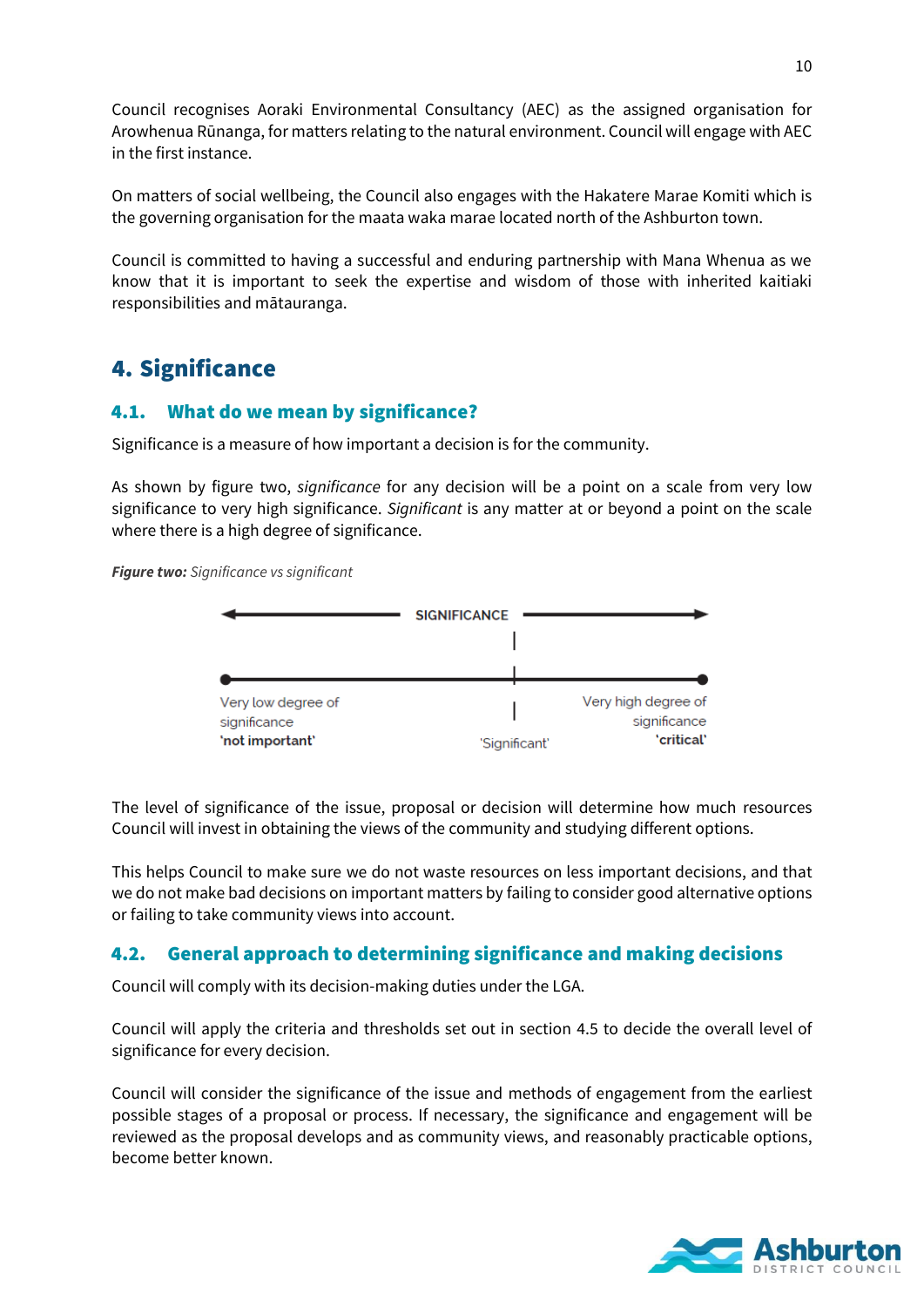When making a decision, Council will:

- be clear about the issues involved and why it is making a decision;
- consider all reasonably practicable options for achieving the objective for which the decision is being made;
- invest appropriate time, money and effort into studying the issues and options, in proportion to the significance of the matter;
- have appropriate regard to community views in proportion to the significance of the matter; and
- comply with the LGA, RMA and Ngāi Tahu Claims Settlement Act 1998.

Before making any decision Council will ensure that it has sufficient information on the issues and options as well as the views of the community, and that these have been given adequate consideration.

The duty to explore options and obtain the views of the community in proportion to the significance of a matter, is not a duty to consult with the community for every decision Council makes.

Council decisions will consider a range of information sources, considerations and perspectives, including existing local, regional or national policy, technical information, legal requirements, financial costs and risks. Council will balance these factors in coming to an overall decision.

#### 4.3. Other uses of significance – strategic assets

Under s.97 of the LGA, any decision to transfer the ownership or control of a strategic asset to or from Council, requires engagement. This requirement also relates to decisions to construct, replace or abandon a strategic asset. Any of these decisions, whether they are provided for in the Long-Term Plan or through an amendment to the Long-Term Plan, require engagement processes that comply with the SCP, at a minimum.

The strategic assets of Ashburton District Council are listed in Schedule 1 of this policy.

#### 4.4. How will Council assess significance?

Where a decision is required, Council officers will use the Significance Tool (Appendix 1), to decide the level of significance.

Council officers will write a report to Council, a Committee, or Subcommittee proposing the decision. These reports will include:

- an outline of how Council has complied with its legal duties as a decision-maker;
- a statement of the overall significance of the matter, including whether the matter is significant; and
- a recommendation of further actions required, if any, to meet its legal duties.

While Council officers are responsible for assessing the significance of an issue, decision or proposal to meet duties under the LGA and this policy, elected members can make their own significance assessment and may resolve that any matter has a higher or lower level of significance.

#### 4.5. Significance assessment criteria

Several criteria will be used to determine the level of significance of the issue, decision or proposal

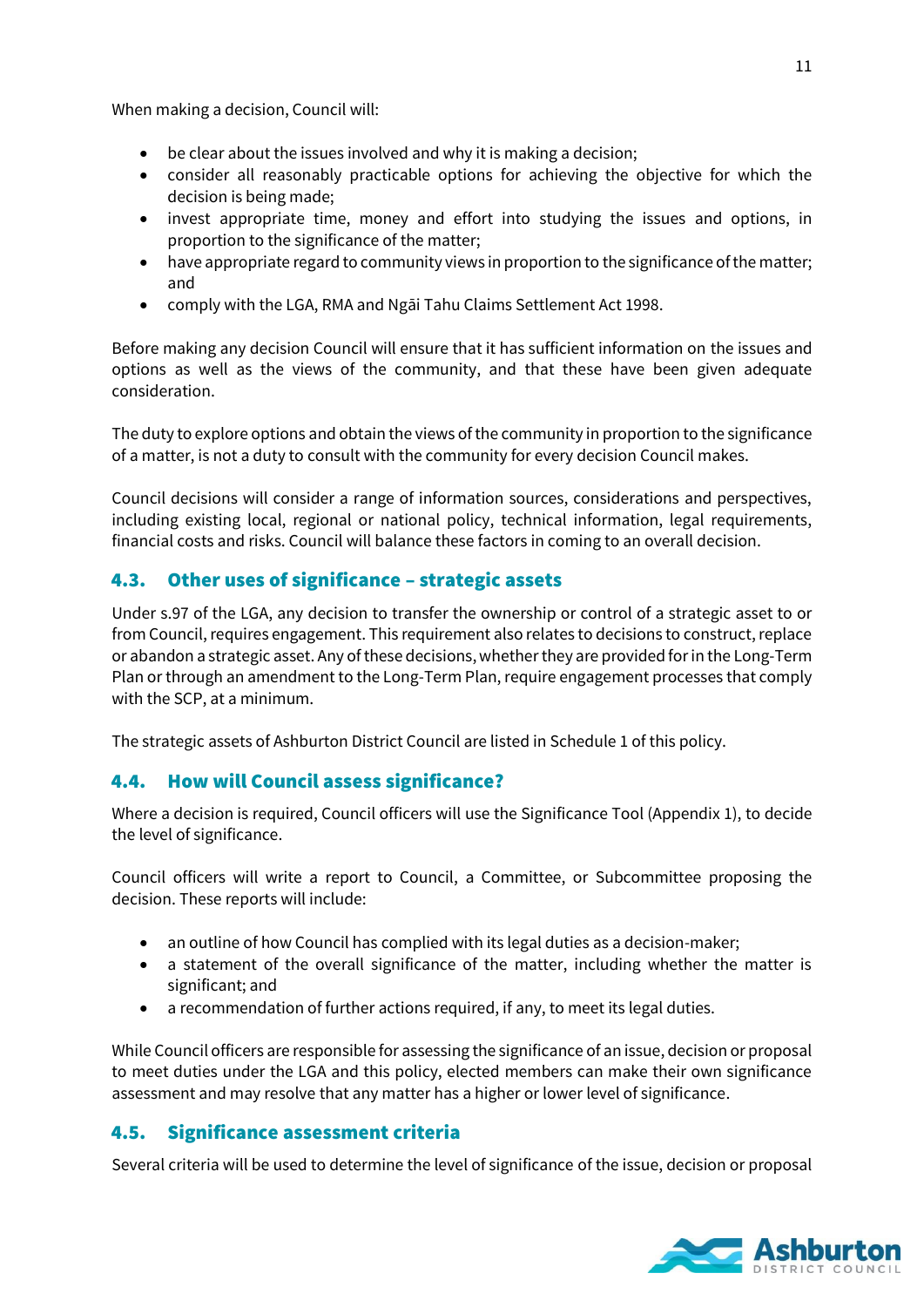being considered by Council. All criteria are considered. In different circumstances, certain criteria may carry greater or lesser weight in the overall decision.

Where the significance of a proposal or decision is unclear against any of the below criterion, Council will assess the matter as being more rather than less significant.

When considering the significance of an issue, proposal or decision, Council officers will consider the following factors. Each criterion will be assessed by Council officers and will be assigned a significance level of low, medium or high.

| <b>Criteria</b> |                                               | <b>Factors to consider</b>                                                                                                     | <b>High significance</b>                                                                                                                                         | <b>Medium significance</b>                                                                                                                                                                         | <b>Low significance</b>                                                                                                                              |
|-----------------|-----------------------------------------------|--------------------------------------------------------------------------------------------------------------------------------|------------------------------------------------------------------------------------------------------------------------------------------------------------------|----------------------------------------------------------------------------------------------------------------------------------------------------------------------------------------------------|------------------------------------------------------------------------------------------------------------------------------------------------------|
|                 |                                               |                                                                                                                                | example                                                                                                                                                          | example                                                                                                                                                                                            | example                                                                                                                                              |
| 1.              | <b>Strategic</b><br>assets                    | Does the proposal<br>involve the sale or<br>transfer of a strategic<br>asset that is not covered<br>in an LTP?                 | Sale or transfer of water<br>supply networks                                                                                                                     | Transfer or sale of part of a<br>strategic asset or all of a<br>non-strategic asset of<br>moderate to high value                                                                                   | Sale or transfer of low<br>value assets that are not<br>strategic                                                                                    |
| 2.              | Impact on the<br>community                    | What is the number of<br>people affected? What is<br>the level of impact?                                                      | More than 500 people.<br>Peoples' daily lives are<br>affected or they face a<br>cost that is high relative<br>to their means                                     | Less than 500 people<br>affected. Community is<br>impacted to a medium<br>degree                                                                                                                   | Less than 100 people.<br>Minor cost, access to an<br>activity or service is<br>temporarily disrupted                                                 |
| 3.              | <b>Community</b><br>interest                  | Is there current and / or<br>potential community<br>interest?                                                                  | High and known<br>community interest.<br>Likely to attract regional<br>or national news media<br>attention. Social media<br>interest is sustained and<br>intense | Medium community<br>interest. Likely to trigger<br>community interest to a<br>medium level. Local news<br>media front page<br>coverage. Short-term<br>social media interest that<br>may be intense | Low / no community<br>interest.<br>Not likely to trigger<br>community interest or be<br>on local news front page.<br>No/low social media<br>interest |
| 4.              | <b>Impact on Te</b><br>Rūnanga o<br>Arowhenua | Is the decision of interest<br>of Te Rūnanga o<br>Arowhenua as mana<br>whenua? If so, what is<br>the level of impact?          | Yes /High<br>Issue/proposal relates to<br>land or a body of water                                                                                                | Of interest but not to a<br>high degree.<br>Issue/proposal does not<br>relate to land or a body of<br>water                                                                                        | No/Low<br>Issue/proposal does not<br>relate to land or a body<br>of water                                                                            |
| 5.              | <b>Financial cost</b>                         | What is the unbudgeted<br>cost of proposal? What<br>will the impact on rates,<br>fees and charges,<br>reserves and/or debt be? | High unbudgeted cost,<br>high impact on rates,<br>fees, debts and/or<br>reserves                                                                                 | Medium unbudgeted cost,<br>medium impact on rates,<br>fees, debts and/or reserves                                                                                                                  | Low unbudgeted cost,<br>low impact on rates,<br>fees, debts and/or<br>reserves                                                                       |
| 6.              | Levels of<br>service                          | What effect will the<br>decision have on<br>Council's levels of<br>service?                                                    | High impact on levels of<br>service. New service<br>created or old service<br>removed. High number<br>of customers affected                                      | Medium impact on levels<br>of service. Moderate<br>change to level of service<br>increase or decrease.<br>Medium number of people<br>affected                                                      | Little to no impact on<br>levels of service. Minor<br>service level increase or<br>decrease. Low number of<br>customers affected                     |
| 7.              | <b>Overall risk</b>                           | What is the overall risk of<br>the proposal? (Including<br>health and safety,<br>reversibility, adverse<br>impacts etc.)       | High overall risk. Not<br>reversible, significant<br>effects, high / medium<br>health and safety risk                                                            | Medium overall risk.<br>Reversible, medium<br>effects, medium/low<br>health and safety risk                                                                                                        | Low overall risk. Easily<br>reversible, low impact /<br>no adverse effects, no /<br>low health and safety<br>risk                                    |

**Assessment criteria**

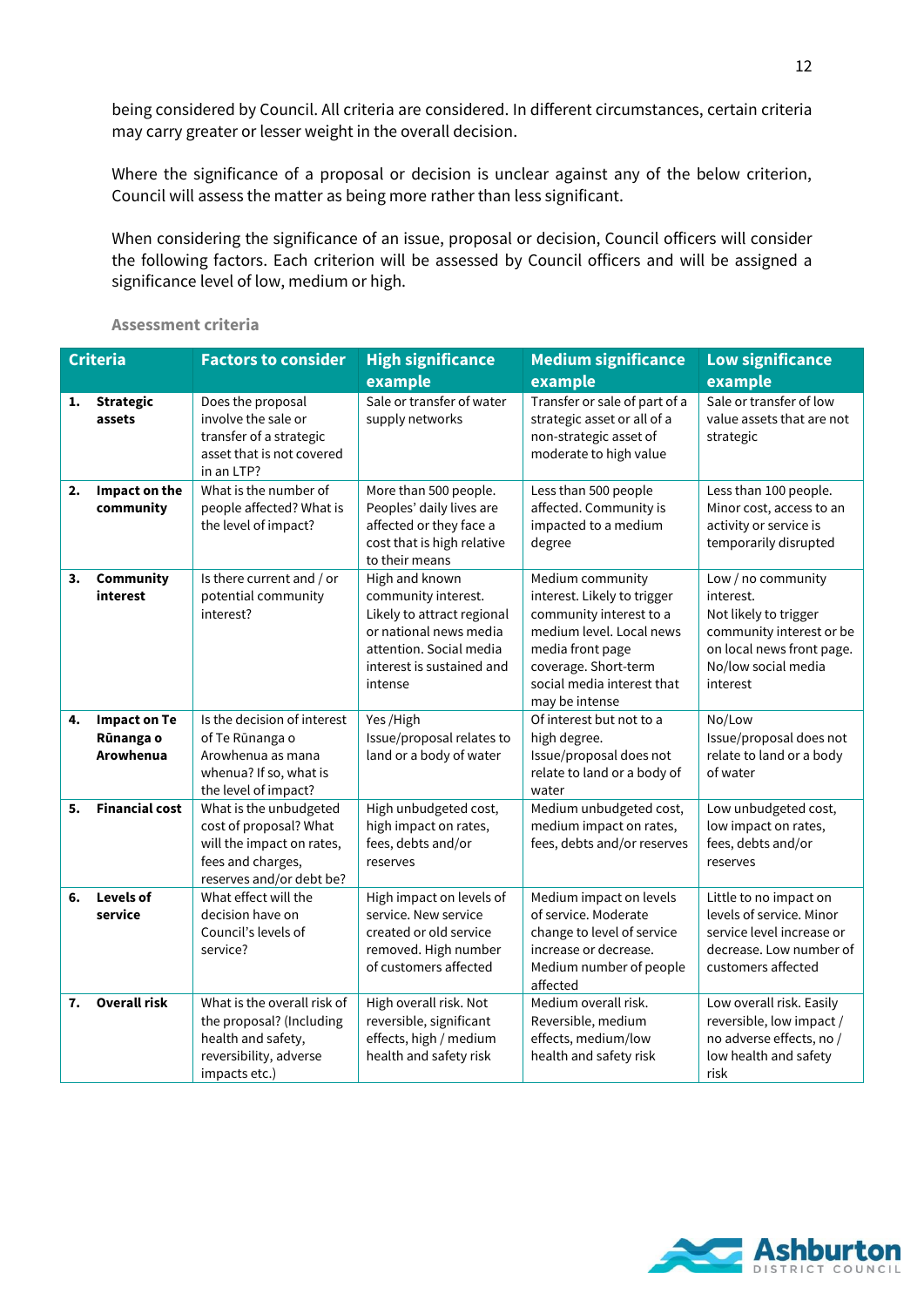#### **Significance thresholds** This is a three-step process.

**Step one:** For each of the seven assessment criteria, Council officers will determine whether the significance of the proposal or decision is high, medium, or low. Where the issue sits on the cusp of two levels, the default position is to the higher level.

**Step two:** Council officers will then apply the following formula:

- The significance of decision or proposal will be deemed **high** when four or more criteria are determined to be highly significant;
- The significance of a decision or proposal will be deemed **low** when five or more criteria are determined to be of low significance.
- The overall significance of a decision or proposal will be deemed **medium** when the proposal or decision does not meet the threshold of either high or low significance.

**Step three:** Council officers should consider the assessment as a whole when determining the significance of the issue, proposal or decision. This consideration will include the matters outlined under s. 79 of the LGA. If, in the judgement of officers, the step two formula produces a result that seems a poor fit with officers' "assessment in the round", officers may submit an alternative assessment and must give reasons for their findings.

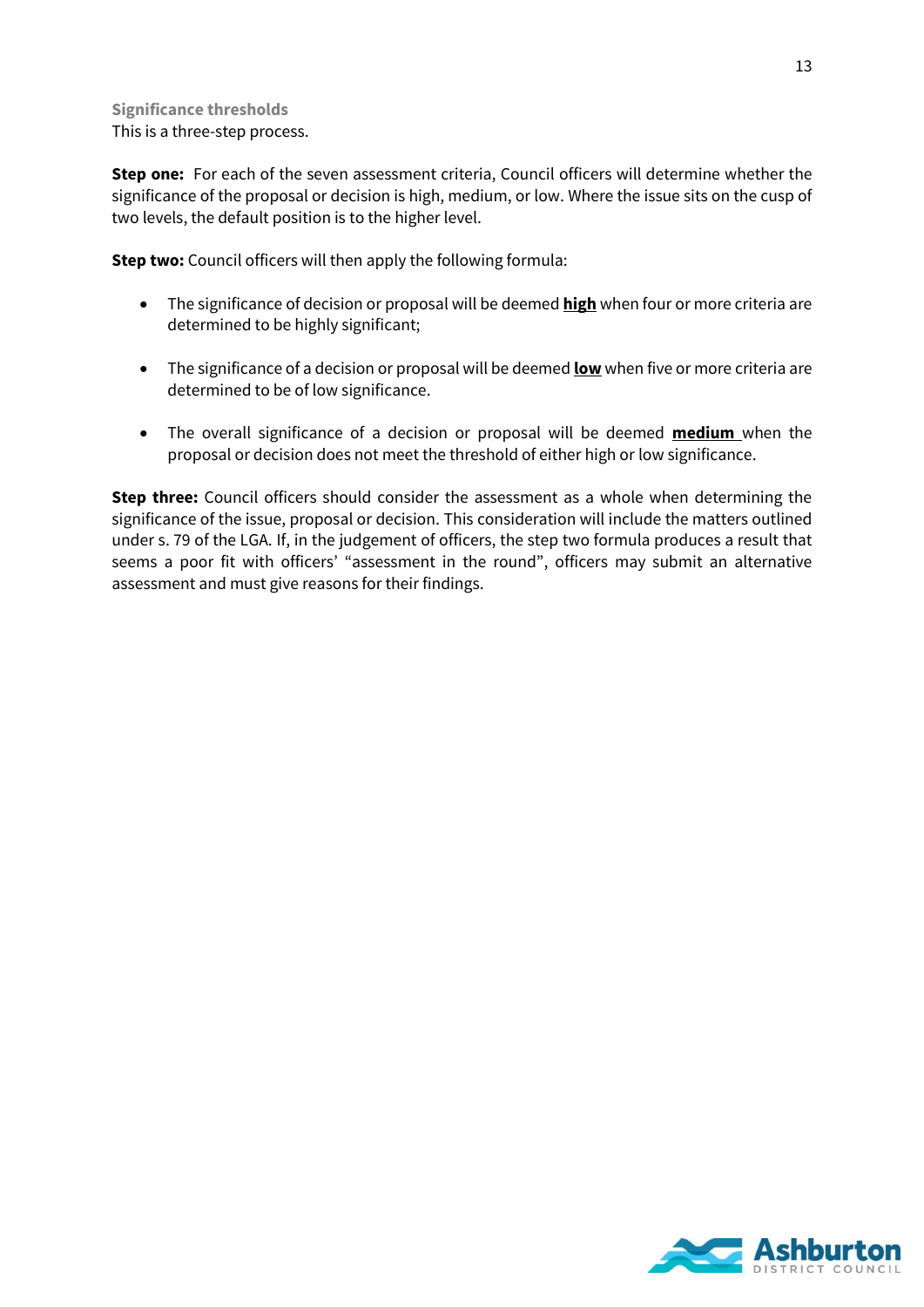# <span id="page-13-0"></span>5. Significance and engagement scale

Once the level of significance has been determined, this scale can be used to identify which level of engagement is the most appropriate.

|                                            | <b>Level of significance</b>                                                                                                                                                               |                                                                                                                                                                                                     |                                                                                                                                                                                                                               |                                                                                                                                                                 |                                                                                                                                                                             |
|--------------------------------------------|--------------------------------------------------------------------------------------------------------------------------------------------------------------------------------------------|-----------------------------------------------------------------------------------------------------------------------------------------------------------------------------------------------------|-------------------------------------------------------------------------------------------------------------------------------------------------------------------------------------------------------------------------------|-----------------------------------------------------------------------------------------------------------------------------------------------------------------|-----------------------------------------------------------------------------------------------------------------------------------------------------------------------------|
|                                            | <b>SIGNIFICANT</b>                                                                                                                                                                         |                                                                                                                                                                                                     |                                                                                                                                                                                                                               |                                                                                                                                                                 |                                                                                                                                                                             |
|                                            |                                                                                                                                                                                            |                                                                                                                                                                                                     |                                                                                                                                                                                                                               | High significance - methods 3, 4 or 5                                                                                                                           |                                                                                                                                                                             |
|                                            |                                                                                                                                                                                            | Low significance - methods 1 or 2                                                                                                                                                                   | Medium significance - methods 2, 3 or 4                                                                                                                                                                                       |                                                                                                                                                                 |                                                                                                                                                                             |
| <b>Level of</b><br>engagement              | 1. Inform                                                                                                                                                                                  | 2. Comment                                                                                                                                                                                          | 3. Consult                                                                                                                                                                                                                    | 4. Involve                                                                                                                                                      | 5. Collaborate                                                                                                                                                              |
| What does it<br>involve?                   | One-way communication to<br>provide the community with<br>balanced, objective information<br>to assist them in understanding<br>problems, alternatives,<br>opportunities and/or solutions. | Informal two-way communication<br>to obtain selected feedback on<br>alternatives. Asking the community<br>for information to seek ideas,<br>opinions and information in the<br>development process. | Formal two-way communication to obtain<br>public feedback on analysis, alternatives<br>and/or decisions.                                                                                                                      | A participatory process to work with<br>the community to ensure that<br>public concerns and aspirations are<br>consistently understood and<br>considered.       | Working together to partner with the<br>community in each aspect of the<br>decision including the development of<br>alternatives and identifying the<br>preferred solution. |
| When might<br><b>Council use this?</b>     | Annual Report<br>Changes to policy or bylaw<br>schedules<br>Low significance policies<br>Decisions to award grants<br>funding.                                                             | • Development of a timing<br>schedule for a project, e.g. a<br>'Main Street upgrade'<br>Annual Residents Survey.                                                                                    | Long-Term Plan (LTP)<br>Annual Plan (where there are<br>significant changes from the LTP)<br>New or amended bylaws<br>High significance policies<br>District plan changes<br>Open spaces strategy<br>Waste minimisation plan. | Development of options for<br>policy change for a significant<br>issue<br>Large capital projects (EG - new<br>administration building)<br>Stock water closures. | Large community focussed capital<br>project (EG – new stadium).                                                                                                             |
| <b>How might</b><br><b>Council engage?</b> | Media release<br>Website<br>$\bullet$<br>Brochure/flyers<br>Public notices<br>Communication to key<br>stakeholders.                                                                        | Informal meetings with affected<br>groups<br>Informal gatherings<br>Telephone surveys.                                                                                                              | Formal submissions and hearings<br>(Special Consultative Procedure, likely<br>to incur cost)<br>Social media<br>Email<br>Focus groups<br>Phone surveys.                                                                       | Workshops<br>$\bullet$<br>Focus groups<br>Interviews<br>Targeted surveys.                                                                                       | External working groups<br>Open surveys<br>Involving Mana Whenua in decision<br>making processes.                                                                           |
| When will the<br>community be<br>involved? | When a decision is made.                                                                                                                                                                   | After the development of options<br>but prior to the final decision by<br>Council.                                                                                                                  | When a draft decision has been made, or<br>'adopted for consultation' by Council.                                                                                                                                             | At the refining stage of options.                                                                                                                               | At the development stage of options.                                                                                                                                        |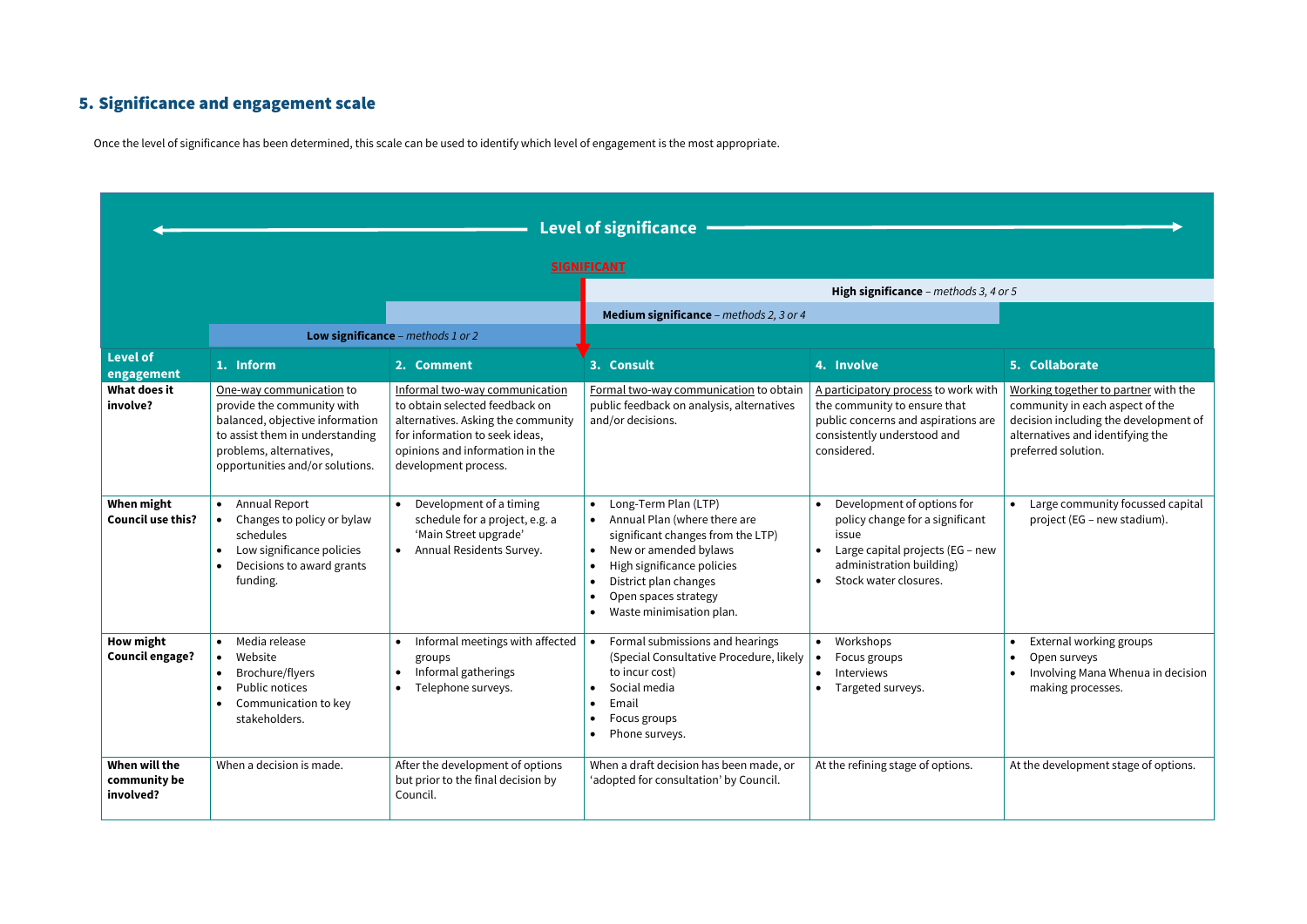# Schedule 1 – Strategic assets

<span id="page-14-0"></span>The strategic assets of Ashburton District Council are listed below. Decisions that involve the transfer of ownership or control of an element of a group strategic asset where the remaining assets of the group still enable the Council to meet its strategic outcome will not on their own be regarded as a strategic asset.

| <b>Activity / group</b>             | <b>Council assets</b>                                                                                                                                                                                                                                                                                  | <b>Trigger</b>                                                                   |  |
|-------------------------------------|--------------------------------------------------------------------------------------------------------------------------------------------------------------------------------------------------------------------------------------------------------------------------------------------------------|----------------------------------------------------------------------------------|--|
| of activity                         |                                                                                                                                                                                                                                                                                                        |                                                                                  |  |
| <b>Investments</b>                  | • Shareholding in Electricity Ashburton<br>• Shareholding in Transwaste Canterbury Ltd<br>• Shareholding in Rangitata Diversion Race Management<br>Ltd<br>• Shareholding in Ashburton Contracting Ltd                                                                                                  | • Transfer of any portion of<br>Council's shareholding                           |  |
| <b>Drinking Water</b>               | • Council's water supply and reticulation networks as a<br>whole                                                                                                                                                                                                                                       | • Transfer of control or<br>ownership of the<br>networks as a whole              |  |
| Wastewater                          | • Council's wastewater infrastructure as a whole                                                                                                                                                                                                                                                       | • Transfer of control or<br>ownership of wastewater<br>infrastructure as a whole |  |
| <b>Transportation</b>               | • Council's road network as a whole                                                                                                                                                                                                                                                                    | • Transfer of control or<br>ownership of the road<br>network as a whole          |  |
| <b>Open Spaces</b>                  | • Council cemeteries<br>• The land comprising the inner of Baring Square<br>Ashburton, including the Ashburton Town Clock and the<br>Cenotaph.<br>• Reserve lands as a whole including land held under the<br>Reserves Act 1977 and land used for parks, gardens,<br>sports field and recreation areas | • Transfer of control or<br>ownership                                            |  |
| <b>Community</b><br><b>Services</b> | • Council's Elderly Persons Housing stock                                                                                                                                                                                                                                                              | • An increase or decrease<br>of 50% or more of elderly<br>persons housing stock  |  |
| <b>Facilities</b>                   | • Ashburton Airport                                                                                                                                                                                                                                                                                    | • Transfer of control or<br>ownership of Ashburton<br>Airport                    |  |